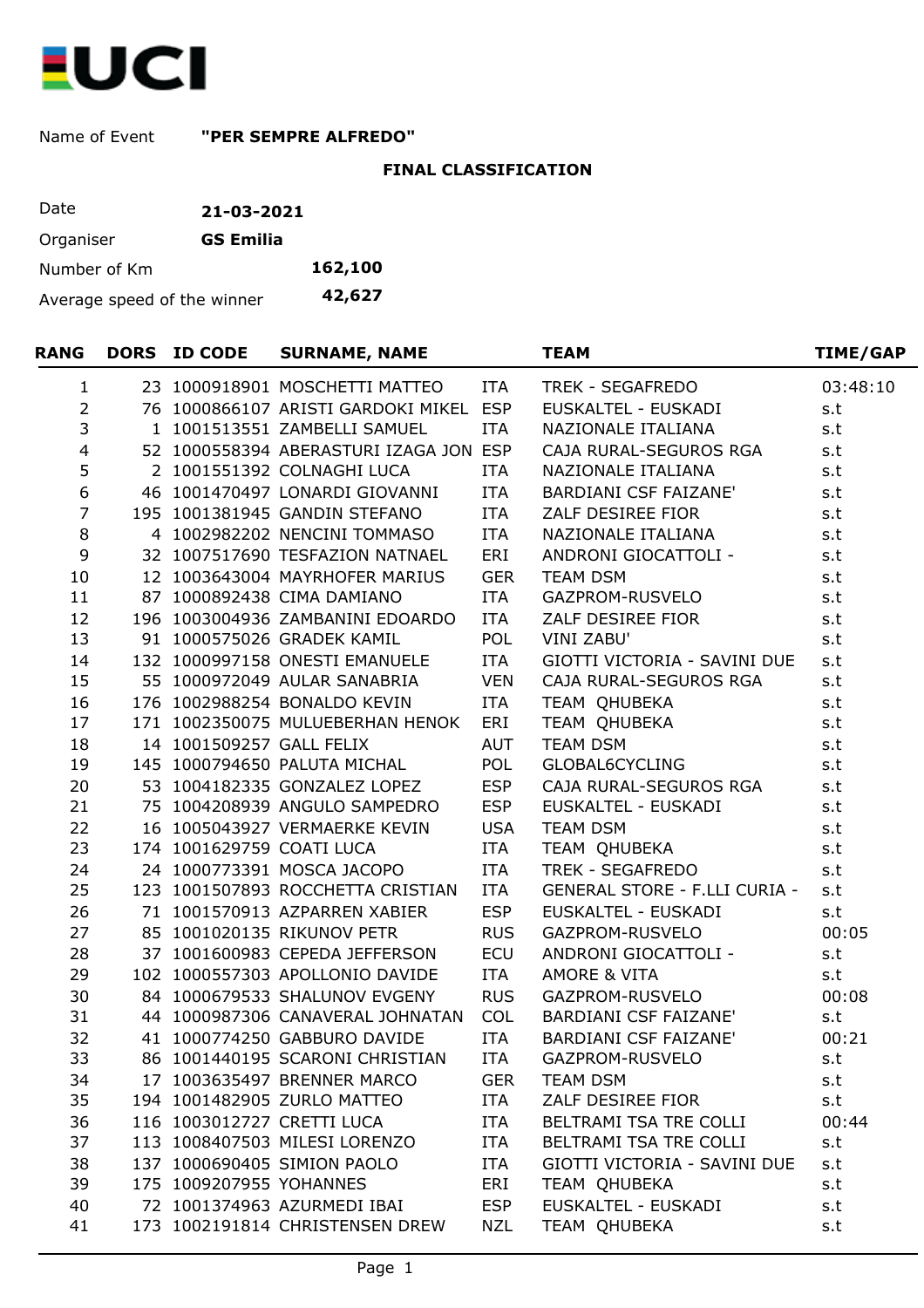| <b>RANG</b> | DORS ID CODE             | <b>SURNAME, NAME</b>                                              |            | <b>TEAM</b>                                                      | TIME/GAP       |
|-------------|--------------------------|-------------------------------------------------------------------|------------|------------------------------------------------------------------|----------------|
| 42          |                          | 105 1000726033 SENNI MANUEL                                       | ITA        | AMORE & VITA                                                     | s.t            |
| 43          |                          | 136 1001380914 YUSTRE RODRIGUEZ                                   | <b>COL</b> | GIOTTI VICTORIA - SAVINI DUE                                     | s.t            |
| 44          |                          | 166 1003005047 PLEBANI NICOLA                                     | <b>ITA</b> | TEAM COLPACK BALLAN                                              | s.t            |
| 45          |                          | 77 1000575016 BRAVO OIARBIDE                                      | <b>ESP</b> | EUSKALTEL - EUSKADI                                              | s.t            |
| 46          |                          | 127 1002990861 AGOSTINI NICHOLAS                                  | ITA        | GENERAL STORE - F.LLI CURIA -                                    | s.t            |
| 47          |                          | 26 1003080404 TIBERI ANTONIO                                      | <b>ITA</b> | TREK - SEGAFREDO                                                 | s.t            |
| 48          |                          | 183 1001097118 BURCHIO FEDERICO                                   | ITA        | WORK SERVICE MARCHIOL                                            | s.t            |
| 49          |                          | 7 1003002380 BURATTI NICOLO                                       | <b>ITA</b> | NAZIONALE ITALIANA                                               | s.t            |
| 50          |                          | 186 1000099180 REBELLIN DAVIDE                                    | <b>ITA</b> | WORK SERVICE MARCHIOL                                            | s.t            |
| 51          |                          | 182 1000949961 GARAVAGLIA GIACOMO                                 | ITA        | WORK SERVICE MARCHIOL                                            | s.t            |
| 52          |                          | 25 1000939221 NIBALI ANTONIO                                      | ITA        | TREK - SEGAFREDO                                                 | s.t            |
| 53          |                          | 94 1000450189 FRAPPORTI MARCO                                     | <b>ITA</b> | <b>VINI ZABU'</b>                                                | s.t            |
| 54          |                          | 164 1003010211 MARTINELLI ALESSIO                                 | <b>ITA</b> | TEAM COLPACK BALLAN                                              | s.t            |
| 55          |                          | 92 1000997481 BEVILACQUA SIMONE                                   | ITA        | <b>VINI ZABU'</b>                                                | s.t            |
| 56          |                          | 36 1001008697 RAVANELLI SIMONE                                    | <b>ITA</b> | ANDRONI GIOCATTOLI -                                             | s.t            |
| 57          |                          | 187 1001513450 DI BENEDETTO                                       | ITA        | WORK SERVICE MARCHIOL                                            | s.t            |
| 58          |                          | 15 1001650412 VAN WILDER ILAN                                     | <b>BEL</b> | <b>TEAM DSM</b>                                                  | s.t            |
| 59          |                          | 83 1000327090 ROVNY IVAN                                          | <b>RUS</b> | GAZPROM-RUSVELO                                                  | s.t            |
| 60          |                          | 153 1001937260 DOUBLE PAUL                                        | <b>GBR</b> | MG.K VIS VPM                                                     | s.t            |
| 61<br>62    |                          | 61 1000950547 ALBANESE VINCENZO<br>184 1001447834 COLOMBO RAUL    | ITA<br>ITA | TEAM ARCHIVIO MEN<br>WORK SERVICE MARCHIOL                       | 00:50<br>01:16 |
| 63          |                          | 112 1003031106 PIRAS ANDREA                                       | <b>ITA</b> | BELTRAMI TSA TRE COLLI                                           | 01:21          |
| 64          |                          | 43 1000310560 VISCONTI GIOVANNI                                   | <b>ITA</b> | BARDIANI CSF FAIZANE'                                            | 01:35          |
| 65          |                          | 96 1000972493 GONZÁLEZ ROBERTO                                    | PAN        | <b>VINI ZABU'</b>                                                | s.t            |
| 66          |                          | 133 1000550321 GUARDINI ANDREA                                    | <b>ITA</b> | GIOTTI VICTORIA - SAVINI DUE                                     | s.t            |
| 67          |                          | 141 1002384803 MITRI JAMES ADRIAN                                 | <b>GBR</b> | GLOBAL6CYCLING                                                   | s.t            |
| 68          |                          | 142 1000656961 BONGIORNO MANUEL                                   | ITA        | GLOBAL6CYCLING                                                   | s.t            |
| 69          |                          | 115 1003094045 FREDDI MATTEO                                      | <b>ITA</b> | BELTRAMI TSA TRE COLLI                                           | s.t            |
| 70          |                          | 42 1001197230 MARENGO UMBERTO                                     | ITA        | BARDIANI CSF FAIZANE'                                            | s.t            |
| 71          |                          | 114 1003004421 CRESCIOLI GIOSUE'                                  | ITA        | BELTRAMI TSA TRE COLLI                                           | s.t            |
| 72          | 131 1005373111 DIMA EMIL |                                                                   | <b>ROU</b> | GIOTTI VICTORIA - SAVINI DUE                                     | s.t            |
| 73          |                          | 34 1000539095 BISOLTI ALESSANDRO                                  | <b>ITA</b> | ANDRONI GIOCATTOLI -                                             | s.t            |
| 74          |                          |                                                                   |            | 54 1001590686 LAZKANO LOPEZ OIER ESP  CAJA RURAL-SEGUROS RGA     | s.t            |
| 75          |                          |                                                                   |            | 126 1002989376 CARPENE SAMUELE ITA GENERAL STORE - F.LLI CURIA - | s.t            |
| 76          |                          | 27 1001440498 CONCI NICOLA                                        | ITA        | TREK - SEGAFREDO                                                 | s.t            |
| 77          |                          | 177 1003120488 GUASCO MATTIA                                      | ITA        | TEAM OHUBEKA                                                     | s.t            |
| 78          |                          | 63 1001123500 FORTUNATO LORENZO                                   | <b>ITA</b> | EOLO-KOMETA CYCLING TEAM                                         | s.t            |
| 79          |                          | 106 1000931854 TOTO PAOLO                                         | ITA        | AMORE & VITA                                                     | s.t            |
| 80          |                          | 154 1001097057 SALVIETTI NICCOLO'                                 | ITA        | MG.K VIS VPM                                                     | s.t            |
| 81          |                          | 22 1000958388 GHEBREIGZABHIER ERI                                 |            | TREK - SEGAFREDO                                                 | s.t            |
| 82          |                          | 191 1002992892 TOLIO ALEX                                         | <b>ITA</b> | ZALF DESIREE FIOR                                                | s.t            |
| 83          |                          |                                                                   |            | 162 1002940310 PETRUCCI MATTIA ITA TEAM COLPACK BALLAN           | s.t            |
| 84          |                          | 172 1008380080 ABREHA NEGASI HAYLU ETH                            |            | TEAM QHUBEKA                                                     | s.t            |
| 85          |                          | 81 1007508374 VACEK MATHIAS CZE                                   |            | GAZPROM-RUSVELO                                                  | s.t            |
| 86          |                          | 125 1002988315 MENEGOTTO JACOPO ITA                               |            | GENERAL STORE - F.LLI CURIA -                                    | s.t            |
| 87          |                          | 122 1001440549 LUCCA RICCARDO                                     | ITA        | GENERAL STORE - F.LLI CURIA -                                    | s.t            |
| 88          |                          | 65 1003138766 FANCELLU ALESSANDRO ITA                             |            | EOLO-KOMETA CYCLING TEAM                                         | s.t            |
| 89          |                          | 152 1001012890 WRIGHT PAUL                                        | NZL        | MG.K VIS VPM                                                     | s.t            |
| 90          |                          | 193 1003038088 RACCANI SIMONE ITA                                 |            | ZALF DESIREE FIOR                                                | s.t            |
| 91          |                          | 192 1002978666 BENEDETTI GABRIELE ITA                             |            | ZALF DESIREE FIOR                                                | s.t            |
| 92          |                          | 73 1004170321 CUADRADO RUIZ DE ESP                                |            | EUSKALTEL - EUSKADI                                              | s.t            |
| 93<br>94    |                          | 165 1002999854 MERIS SERGIO<br>74 1001530041 JUARISTI ARRIETA ESP | ITA        | TEAM COLPACK BALLAN<br>EUSKALTEL - EUSKADI                       | s.t            |
| 95          |                          | 51 1000724547 LASTRA MARTINEZ ESP                                 |            | CAJA RURAL-SEGUROS RGA                                           | s.t<br>s.t     |
| 96          |                          | 57 1000868279 SAEZ BENITO HECTOR                                  | <b>ESP</b> | CAJA RURAL-SEGUROS RGA                                           | 02:47          |
| 97          |                          | 146 1005419347 SESSLER NICOLAS                                    | BRA        | GLOBAL6CYCLING                                                   | s.t            |
|             |                          |                                                                   |            |                                                                  |                |